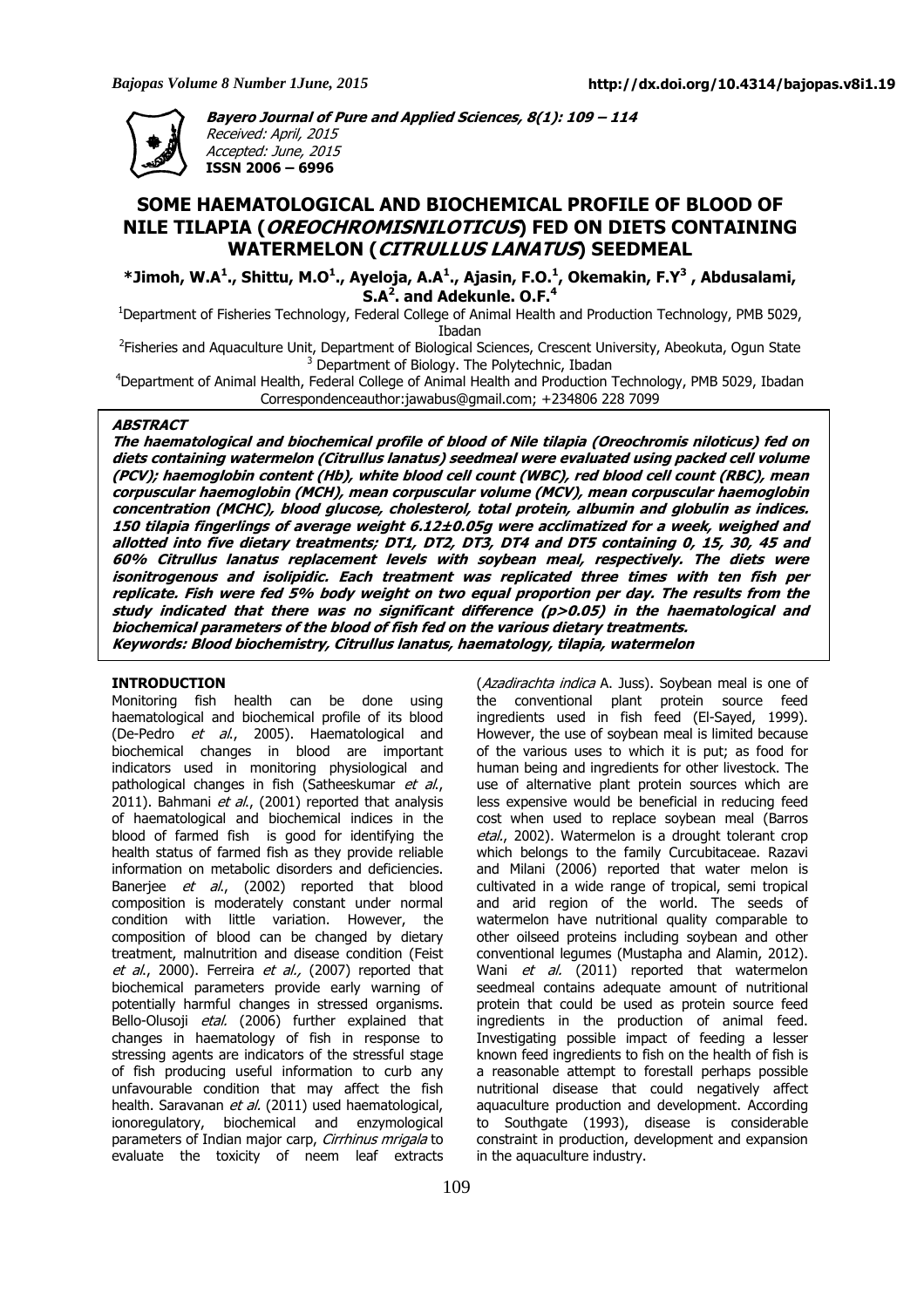#### *Bajopas Volume 8 Number 1June, 2015*

The use of haematology in evaluating a less expensive and readily available plant protein sources, of little or no significance for direct human consumption to replace soybean meal have been investigated. Prominent among which are sunflower and sesame as protein source feed ingredients for Clarias gariepinus (Fagbenro et al., 2013); Luffa cylindrica as protein source feed ingredients for Clarias gariepinus (Jimoh et al., 2012), Citrullus lanatus as protein source feed ingredients for Clarias gariepinus (Jimoh et al., 2013). There exist paucity of information on the use of watermelon seedmeal in tilapia diets especially the effect it has on its blood biochemistry and haematology. This study therefore, examines the haematological and biochemical profile of blood of Nile tilapia (*Oreochromis niloticus*) fed on diets containing watermelon(Citrullus lanatus) seedmeal.

# **MATERIALS AND METHODS**

# **Sources and Processing of Ingredients.**

Sample of dried water melon seeds were obtained in Bodija market, Ibadan, Oyo state. The water melon seed was rinsed with water and boiled for 15 minutes after which it was sundried for some days and then ground in a hammer mill and the oil therein was removed using the pressure generated from locally made screw press (cassava-presser type). The cakes therefore were analysed for their proximate composition (AOAC, 1990). Fish meal, soybean meal and other feedstuffs obtained from commercial sources in Nigeria were separately milled screened to fine particles size and triplicate samples were analyzed for their proximate composition (AOAC, 1990).

| Parameter                                                                                                                                                                                                                         | Fish meal | Soybean Meal | **CLM |  |
|-----------------------------------------------------------------------------------------------------------------------------------------------------------------------------------------------------------------------------------|-----------|--------------|-------|--|
| Moisture                                                                                                                                                                                                                          | 9.75      | 10.70        | 9.69  |  |
| Crude Protein                                                                                                                                                                                                                     | 72.4      | 45.74        | 19.11 |  |
| Crude Lipid                                                                                                                                                                                                                       | 10.45     | 9.68         | 15.35 |  |
| Crude Fibre                                                                                                                                                                                                                       |           | 5.10         | 4.97  |  |
| Ash                                                                                                                                                                                                                               | 8.32      | 4.48         | 5.39  |  |
| *NFE                                                                                                                                                                                                                              | -         | 30.00        | 45.49 |  |
| $\frac{1}{2}$ , the contract of the contract of the contract of the contract of the contract of the contract of the contract of the contract of the contract of the contract of the contract of the contract of the contract of t |           |              |       |  |

# **Table 1: Proximate composition of the protein feed ingredients**

**\***Nitrogen Free Extract

**\*\*** Citrulluslanatus Meal

# **Experimental Diets**

Based on the nutrient composition of the protein feedstuffs (Table 1), the experimental diets were formulated (Table 2) containing soybean meal which was replaced by cooked water melon seed meal at the rate of 0, 15, 30, 45, and 60. The diets were isolipidic and isonitrogenous containing 40% crude protein and 10% lipid with fish meal (72%), soya

bean meal (45%), fish oil, vitamin premix and starch serving as ingredients. The feedstuffs were ground and water was added to aid binding after which it was introduced into a pelleting and mixing machine to obtain a homogenous mass and then passed through a mincer to produce 2mm size pellet which was immediately sundried at 30 - 32°C. After drying for three days, the diet was kept in a cool place.

**Table 2: Gross composition (g/100g) of experimental diets containing Citrullus lanatus seedmeal fed to Oreochromis niloticus**

| <b>Ingredients</b> | <b>CTR</b> | DT <sub>2</sub> | DT3    | DT4    | DT5    |  |
|--------------------|------------|-----------------|--------|--------|--------|--|
| Fishmeal           | 19.44      | 19.44           | 19.44  | 19.44  | 19.44  |  |
| Soybean Meal       | 33.333     | 28.33           | 23.33  | 18.33  | 13.33  |  |
| Watermelon         | -          | 11.77           | 23.55  | 35.22  | 47.09  |  |
| Corn               | 10.00      | 10.00           | 10.00  | 10.00  | 10.00  |  |
| *Fish Premix       | 2.50       | 2.50            | 2.50   | 2.50   | 2.50   |  |
| Fish Oil           | 2.50       | 2.50            | 2.50   | 2.50   | 2.50   |  |
| Starch             | 32.33      | 25.46           | 18.68  | 11.91  | 5.13   |  |
| Total              | 100.00     | 100.00          | 100.00 | 100.00 | 100.00 |  |

**\*** Specification: each kg contains: Vitamin A , 4,000,000IU; Vitamin B, 800,000IU; Vitamin E, 16,000mg, Vitamin K<sub>3</sub>,800mg; Vitamin B<sub>1</sub>, 600mg; Vitamin B<sub>2</sub>, 2,000mg; Vitamin B<sub>6</sub>, 1,600mg, Vitamin B<sub>12</sub>,8mg; Niacin,16,000mg; Caplan, 4,000mg; Folic Acid, 400mg; Biotin, 40mg; Antioxidant 40,000mg; Chlorine chloride, 120,000mg; Manganese, 32,000mg; Iron 16,000mg; Zinc, 24,000mg; Copper 32,000mg; Iodine 320mg; Cobalt,120mg; Selenium, 800mg manufactured by DSM Nutritional products Europe Limited, Basle, Switzerland.

# **Experimental Fish and System**

The experiment was conducted at the hatchery unit of the Federal College of Animal Health and Production Technology, Moor Plantation, Ibadan. The tilapia fingerlings were obtained from Masopa fish farm, Ibadan, Oyo state and transported live to the project site in an aerated bag. The initial average weight of the fish was 6.12±0.05 and a total of 150

tilapia fingerlings were acclimated for 7 days prior to the feeding trial while being fed on a commercial pelleted diet. Ten juveniles were allotted into each tank with 3 replicates per treatment. Experimental diet was assigned randomly to the tanks and each were fed 5% body weight per day in two equal proportions between  $9.00 - 10.00$ am and  $5.00 - 6.00$ pm for 56days.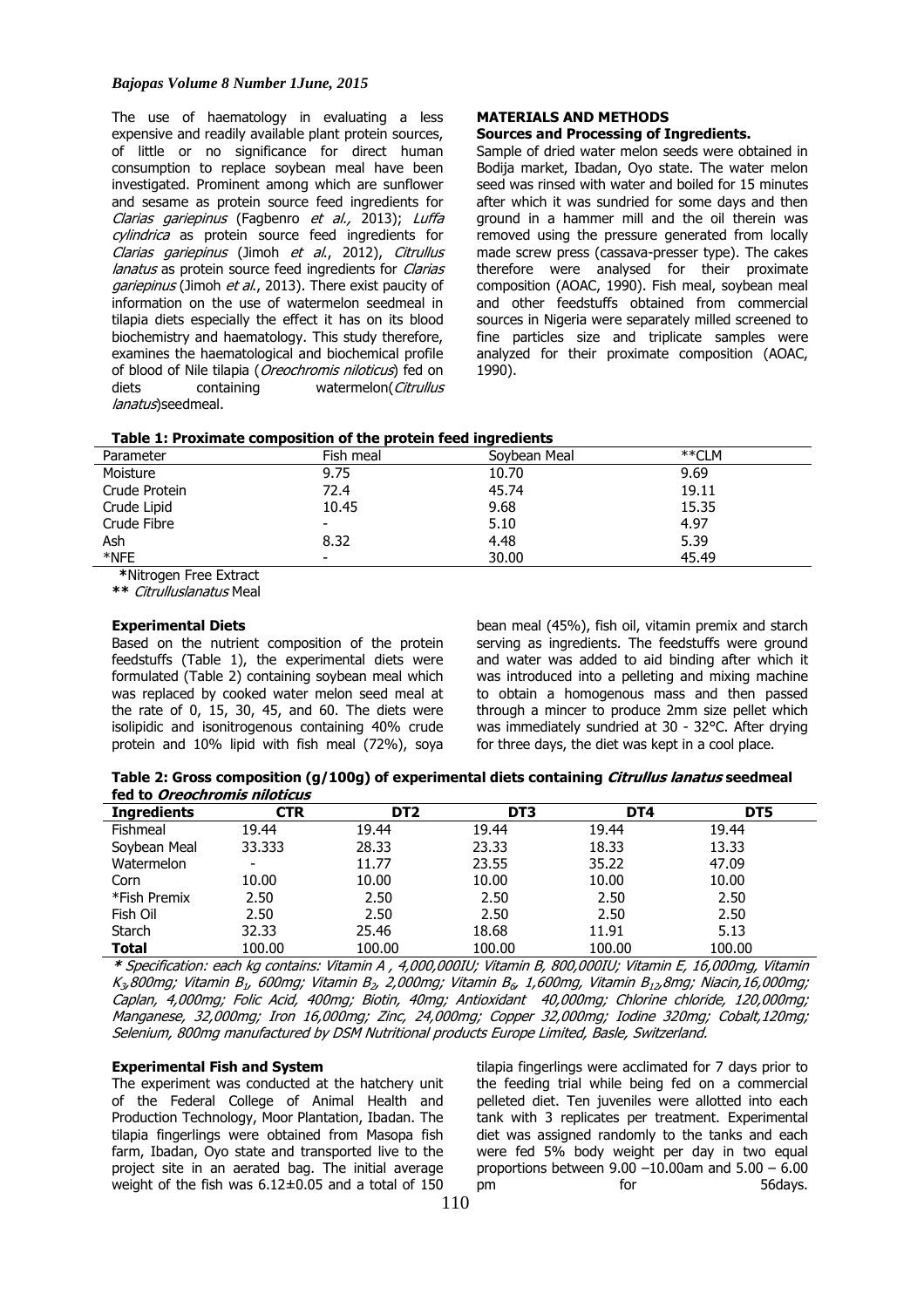# **Haematological Examination**

One test organism was removed, from each tank for blood analysis. 5-10ml blood per fish was collected from cardiac puncture in juvenile using 2ml disposable heparinised syringe treated with ethylene diamine tetra acetic acid (EDTA) as anti-coagulant. The blood was stored at -4<sup>o</sup>c in deep freezer prior to analysis. The blood analysis follows the method described by Svobodova et al., (1991).

# **Packed Cell Volume (PCV)**

Non-clotted blood was drawn by capillary action into micro haematocrit tubes; one end of the tubes was sealed with synthetic sealant. The sealed tube was centrifuged in a micro haematocrit centrifuge. Centrifugation lasted for 5 minutes at 10500 rpm. The packed cell volume was measured using micro haematocrit reader and expressed as percentage.

# **Mean Corpuscular Haemoglobin Concentration (MCHC)**

This refers to the percentage of haemoglobin in 100ml of red blood cell. This was calculated by dividing the haemoglobin content (in g/100ml) by the PCV/100ml of red blood cell according to the formulae:-

(gm/dl)

# **Mean Corpuscular Volume (MCV)**

The value of the mean corpuscular volume was calculated from the haematocrit value (PCV) (%) and the Red Blood Count (RBC)  $(10^6/\text{mm}^2)$ , according to the following formular

#### (fl)

# **Mean Corpscular Haemoglobin (MCH)**

Mean corpuscular haemoglobin concentration, expressed the concentration of haemoglobin in unit volume of erythrocyte. It was calculated from the haemoglobin value (Hb) and from the red blood cells according to the following formulae:-

(Picogramme) (pg)

# **Blood Cell Count (Red Blood Cell (RBC) and White Blood Cell (WBC)**

Haemocytometer was used n blood cell counts. The apparatus consists of a counting chamber; a cover slit white and red blood and a plastic mouth piece for drawing the fluid into pipette. The blood diluting fluid was prepared as described by Svobodova et. al.,

(1991). The blood cells were counted on the counting chamber of haemocytometer with the aid of compound microscope.

RBC = Number of cells counted x 3 x 10 x 200 ( $10^6$ )  $mm<sup>3</sup>$ )

WBC = number of cells counted x  $0.25 \times 10 \times 20 \times$ 20  $(10^3 \text{ mm}^3)$ 

# **Biochemical Tests**

The serum total protein was determined by the Biuret method (Reinhold, 1953) using a commercial kit (Randox Laboratories Ltd, U.K), while albumin value was obtained by bromocresol green method (Doumas and Biggs, 1971). The globulin and albumin- globulin ratio were determined according to the method of Coles (1986). Also the free cholesterol was determined by nonane extraction and enzymatic colorimetric methods, respectively using commercial kit (Quimica Clinica Applicada, S.A). Blood glucose was determined according to the method of Toro and Ackerman (1975).

# **Statistical Analysis**

Data obtained from the experiment conducted was subjected to one way Analysis of Variance (ANOVA). Where the ANOVA reveals significant difference Duncan multiple range tests was used to compare differences among individual treatment means.

# **RESULTS**

# **Proximate Composition of Experimental Diets fed to Oreochromis niloticus**

Table 3 reveals the proximate composition of experimental diets fed to Oreochromis niloticus. There was no significant difference  $(P > 0.05)$  in moisture, protein, lipid, fibre, ash and Nitrogen Free Extract (NFE). All the fish responded well to the dietary treatment given to them.

The table of proximate composition of the experimental diets showed that the various diets prepared were isonitrogenous, isocalorific and isolipidic as there was no significant difference (P>0.05) in the crude protein and crude lipid content of the diets. The protein and lipid requirement of Oreochromis niloticus was met by the 35 and 10% provided in the experimental diets. Jauncey and Ross, 1982; Luquet 1991).

| Table 3: Proximate composition (g/100g) of experimental diets containing Citrullus lanatus |  |
|--------------------------------------------------------------------------------------------|--|
| seedmeal fed to Oreochromis niloticus.                                                     |  |

| <b>Parameters</b> | <b>CTR</b>       | DT <sub>2</sub>  | DT3              | DT4               | DT5              |  |
|-------------------|------------------|------------------|------------------|-------------------|------------------|--|
| Moisture          | $9.66 \pm 0.51$  | $9.59 \pm 0.59$  | $9.56 \pm 0.50$  | $9.88 \pm 0.33$   | $9.52 \pm 0.52$  |  |
| Crude Protein     | $35.22 \pm 0.05$ | $35.14 \pm 0.16$ | $35.23 \pm 0.33$ | $35.222 \pm 0.06$ | $35.17 \pm 0.23$ |  |
| Crude Lipid       | $10.16 \pm 0.09$ | $10.15 \pm 0.06$ | $10.08 \pm 0.03$ | $10.04 \pm 0.27$  | $10.19 \pm 0.13$ |  |
| Crude Fibre       | $4.37 \pm 0.36$  | $4.17 \pm 0.08$  | $4.12 \pm 0.03$  | $4.15 \pm 0.05$   | $4.13 \pm 0.05$  |  |
| Ash               | $5.15 \pm 0.20$  | $4.90 \pm 0.28$  | $4.66 \pm 0.50$  | $5.12 \pm 0.37$   | $5.09 \pm 0.16$  |  |
| <b>NFE</b>        | $35.43 \pm 0.53$ | $36.0 \pm 0.51$  | $36.34 \pm 0.86$ | 35.57±0.57        | $33.90 \pm 0.61$ |  |
| <b>Total</b>      | 100              | 100              | 100              | 100               | 100              |  |

Figures in each row without superscripts are not significantly different  $(P>0.05)$  from each other

The haematological profile of the blood of O. niloticus fed diet containing Citrullus lanatus seed meal is as shown in Table 4. Fish fed diet DT3 had the highest Packed Cell Volume (PCV) while the fish diet CTR had the lowest Packed Cell Volume (PCV).Therewas no significant difference (p<0.05) in the PCV of fish exposed to different dietary

treatments. The blood of fish fed diet DT3 had the highest Hb content while the blood of fish fed diet control has the lowest Hb content, no significant variation(P>0.05) was recorded in the Hb content of the fish blood exposed to various dietary treatments. Same trends of result was applicable to RBC, WBC, MCV, MCH, MCHC**.**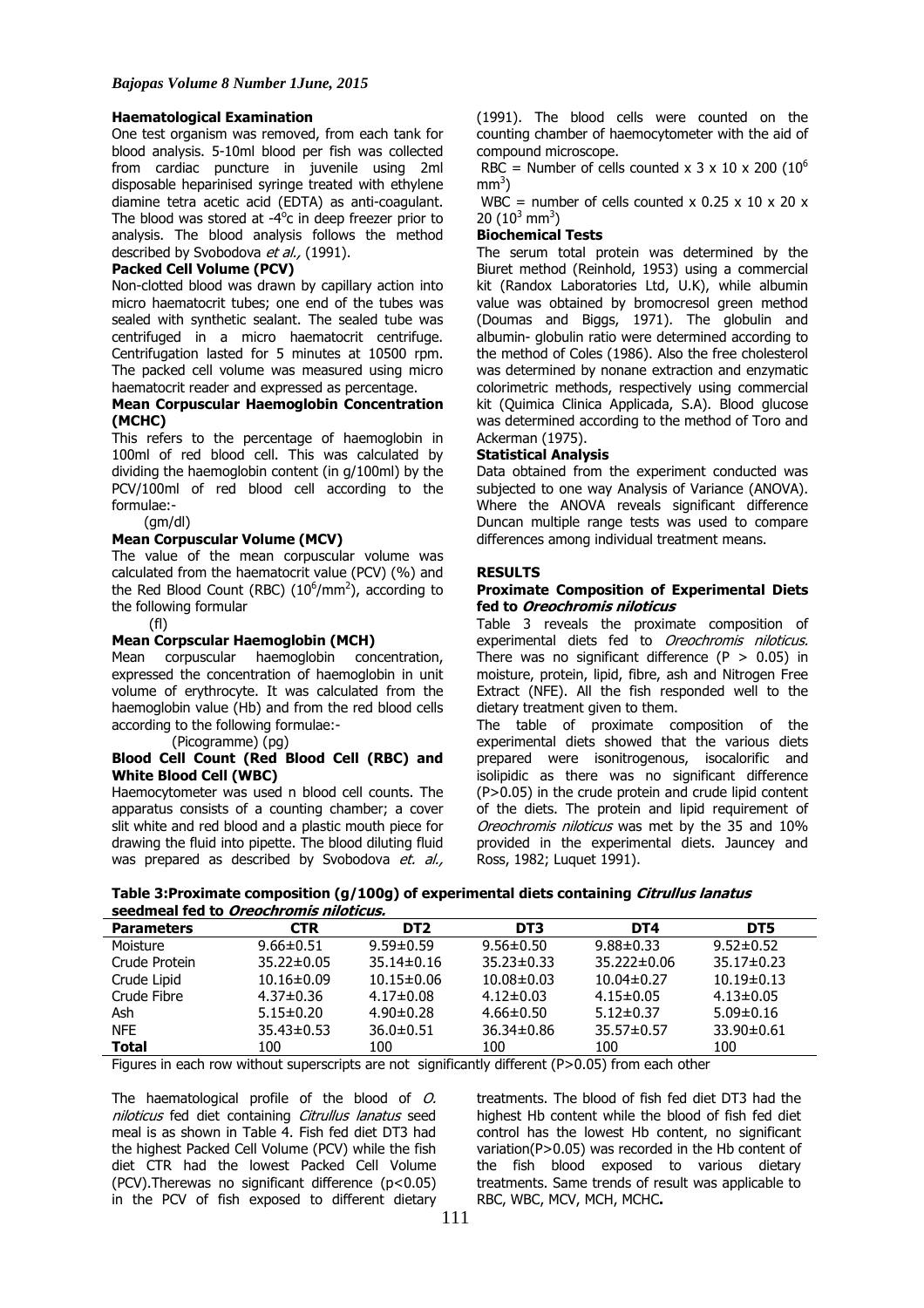|                 | <b>CTR</b>                     | DT2                             | DT3                            | DT4                             | DT5                 |
|-----------------|--------------------------------|---------------------------------|--------------------------------|---------------------------------|---------------------|
| PCV(%)          | $12.50 \pm 0.71$ <sup>a</sup>  | $14.50 \pm 0.71$ <sup>a</sup>   | $19.00 \pm 7.07$ <sup>a</sup>  | $15.50 \pm 2.12$ <sup>a</sup>   | $16.00 \pm 0.00^a$  |
| $Hb$ (gm/dl)    | $4.10 \pm 0.14$ <sup>a</sup>   | $4.08 \pm 0.28$ <sup>a</sup>    | $6.30 \pm 2.40^a$              | $5.15 \pm 0.78$ <sup>a</sup>    | $5.30 \pm 0.00^a$   |
| RBC $(10^6$ mm) | $0.80 \pm 0.13$ <sup>a</sup>   | $0.98 \pm 0.08$ <sup>a</sup>    | $1.40 \pm 0.57$ <sup>a</sup>   | $1.20 \pm 0.44$ <sup>a</sup>    | $1.40 \pm 0.11^a$   |
| WBC $(10^3$ mm) | $106.50 \pm 7.78$ <sup>a</sup> | $130.50 \pm 14.85$ <sup>a</sup> | $106.00 \pm 7.07$ <sup>a</sup> | $127.50 \pm 21.92$ <sup>a</sup> | $116.50\pm21.92^a$  |
| MCV (fl)        | 160.27±35.98 <sup>a</sup>      | $148.20 \pm 5.61$ <sup>a</sup>  | $136.67 \pm 4.72$ <sup>a</sup> | 134.94±31.62 <sup>a</sup>       | $114.66 \pm 9.26^a$ |
| MCH(p)          | $52.47 \pm 10.65^{\circ}$      | $49.04 \pm 1.36^a$              | $45.22 \pm 1.10^a$             | $44.72 \pm 9.86^a$              | $37.98 \pm 3.07^a$  |
| MCHC (gm/dl)    | $32.82 \pm 0.72$ <sup>a</sup>  | 33.10 $\pm$ 0.33 <sup>a</sup>   | $33.10 \pm 0.33$ <sup>a</sup>  | 33.20 $\pm$ 0.47 $\textdegree$  | $33.13 \pm 0.00^a$  |

**Table 4. Haematological changes in the blood of Oreochromis niloticus fed diets containing Citrullus lanatus seedmeal**

Row means with the same superscript are not significantly different  $(p>0.05)$  from each other

Biochemical changes in the blood of *O. niloticus* fed diets containing *C.lanatus* seedmeal is presented in Table 5. There was no significant difference (p>0.05) in the blood protein, albumin, globulin, total cholesterol and blood glucose.

**Table 5. Biochemical changes in the blood of Oreochromis niloticus fed diets containing Citrullus lanatus seed** 

| <b>Parameters</b>                                                                            |             | <b>CTR</b>                    | DT2                           | DT3                            | DT4                           | DT5                            |
|----------------------------------------------------------------------------------------------|-------------|-------------------------------|-------------------------------|--------------------------------|-------------------------------|--------------------------------|
| Total Protein (g/dL)                                                                         |             | $7.20 \pm 0.00$ <sup>a</sup>  | $7.75 \pm 0.92$ <sup>a</sup>  | $10.80 \pm 5.66^{\circ}$       | $7.90 \pm 1.27$ <sup>a</sup>  | $8.30 \pm 0.42$ <sup>a</sup>   |
| Albumin $(g/dL)$                                                                             |             | $5.05 \pm 0.07$ <sup>a</sup>  | $5.34 \pm 0.76$ <sup>a</sup>  | $7.55 \pm 4.03$ <sup>a</sup>   | $5.55 \pm 0.92$ <sup>a</sup>  | $5.80 \pm 0.28$ <sup>a</sup>   |
| Globulin (g/dL)                                                                              |             | $2.15 \pm 0.07$ <sup>a</sup>  | $2.40 \pm 0.76$ <sup>a</sup>  | $3.20 \pm 1.70$ <sup>a</sup>   | $3.25 \pm 0.35^{\circ}$       | $2.50 \pm 0.14$ <sup>a</sup>   |
| Total                                                                                        | Cholesterol | $18.50 \pm 5.23$ <sup>a</sup> | $18.50 \pm 15.70^{\circ}$     | $22.20 \pm 20.93$ <sup>a</sup> | $16.00 \pm 1.70$ <sup>a</sup> | $15.45 \pm 11.38$ <sup>a</sup> |
| (mg/dL)                                                                                      |             |                               |                               |                                |                               |                                |
| Blood Glucose (mg/dL)                                                                        |             | 37.00±2.83 <sup>a</sup>       | $40.00 \pm 0.00$ <sup>a</sup> | $53.00 + 48.08$ <sup>a</sup>   | $48.00 \pm 25.46^a$           | 50.00 $\pm$ 11.31 <sup>a</sup> |
| Row means with the same superscript are not significantly different (p>0.05) from each other |             |                               |                               |                                |                               |                                |

Row means with the same superscript are not significantly different  $(p>0.05)$  from each other

#### **DISCUSSION**

The results of the experiments indicated observed increase in haematological parameters of the Nile tilapia fed diets containing Citrullus lanatus seedmeal which conforms to the similar report by Jimoh  $et$  al., (2013) for *Clarias gariepinus* fed on the same seedmeal. The values recorded for haematological parameters of the Nile tilapia fed diets containing Citrullus lanatus seedmeal were all within the range of normal haematology of a healthy fish, (Fagbenro et al., 1993). Fagbenro et al. (1993) a range of 3.61-6.54 g/mm<sup>3</sup> for haemoglobin; 15-31% for Haematocrit (PCV);  $1.31-3.23$  ( $10^6/\text{mm}^3$ ) for RBC; 0.80-73.6 (10<sup>3</sup>/mm<sup>4</sup>) for WBC; 17.28-26.14 (%) for MCHC. According to Lenfant and Johansen (1972), RBC greater than  $1x10^6/\text{mm}^3$  is considered high and is indicative of high oxygen carrying capacity of the blood which is characteristic of fishes capable of aerial respiration and with high activity.The reduction in the MCV with increasing plant protein based diets recorded in this studies is in consonance with the report of Kumar et al., (2010) on plant protein in carp diets and Hemre et al.,(2005) on plant protein in Salmon diets.It was explained that the plant protein feed ingredients could induce early release of immature erythrocyte (Kumar et al., 2010). Increase in white blood cell as observed in the fish fed on Citrullus lanatus diets is attributed to increase in the production of leucocytes. This is in consonance with the findings of Akinwande et al. (2004). The increase in other parameters of the blood of fish fed test diets with respect to that of fish fed control diets agrees with report of Akintayo etal., (2008) who fed the toasted sunflower seed meal to *Clariasgariepinus* and

Yue and Zhou (2008) who fed cotton seed meal to juvenile hybrid Tilapia, Barros etal. (2002) for channel catfish and El-Saidy and Gaber (2004) for Nile Tilapia. Das et al. (2004) reported that the concentration of blood plasma protein is an indicator to general health condition of fish. Although, Abdali et al. (2011) reported that a reduction in plasma protein is an indicator of the effect of toxins in the kidney, spleen and liver the results obtained in this study showed a non significant increase in the total plasma protein of Nile tilapia fed test diets when compared to fish fed control diet. The decrease in protein level with higher levels of plant protein based die ts may be attributed to the destruction or necrosis of cells and consequent impairment in protein synthesis (Singh and Singh, 2002) and may be due to mobilization of protein to meet energy requirements and to sustain increased physiological activity (Martinez et al., 2004).

There was a general non significant (P>0.05) increase in other biochemical parameters in fish fed test diets relative to fish fed control diets. This is desirable because reduction in blood glucose level might be as a result of hypoxic condition induced by feeding diets containing higher concentration of anti-nutrients. The increase in blood glucose level recorded in this study agrees with the findings Kumar  $et$  al. (2010) who observed higher blood glucose concentration in fish exposed to plant protein based diets. Other researchers with similar observations are Kikuchi et al., 1994; Kikuchi, 1999). Increase in the blood glucose concentration might be resulted from an increase in plasma catecholamine and corticosteroid hormones (Pickering, 1981).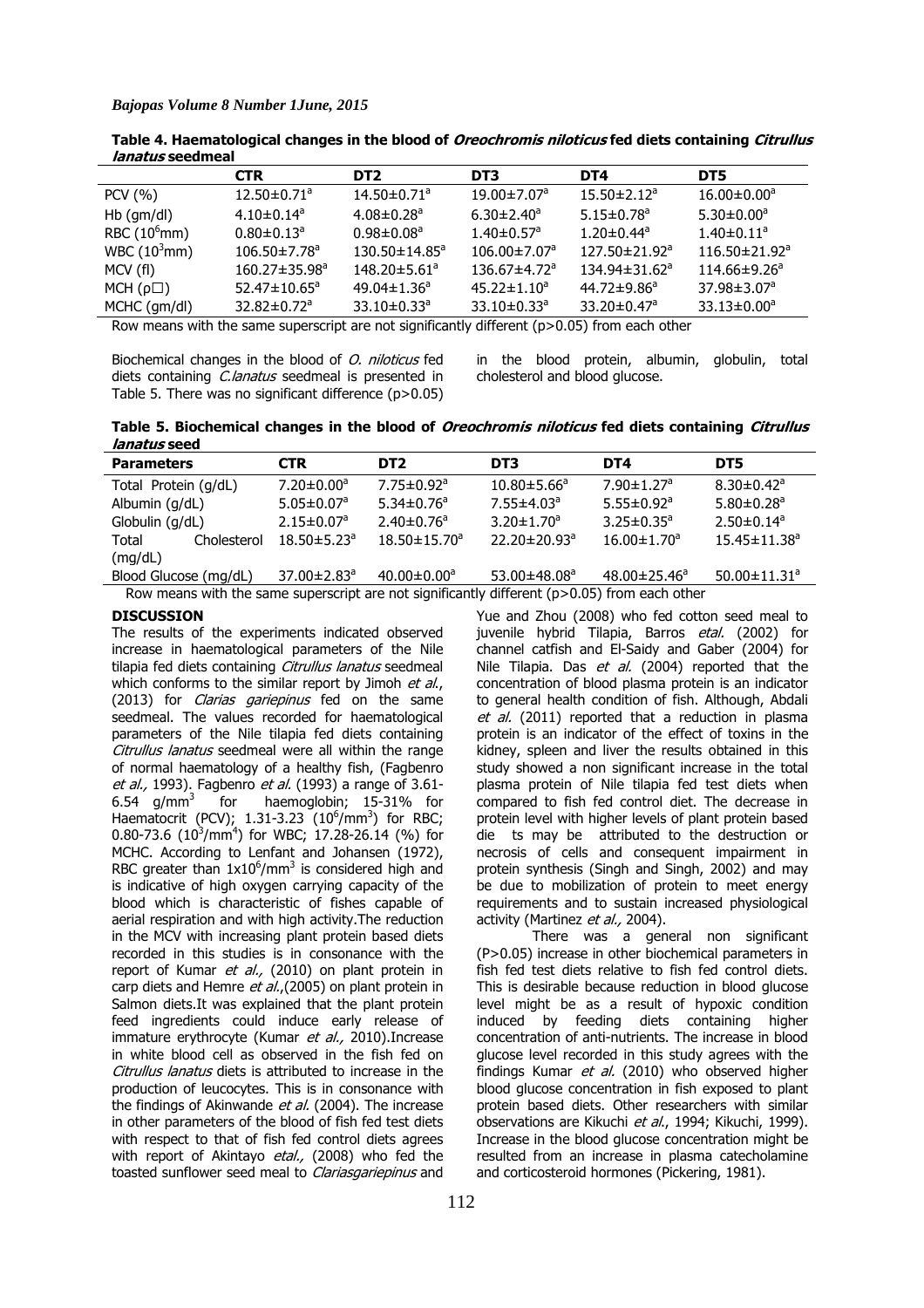#### *Bajopas Volume 8 Number 1June, 2015*

So also reduction in blood cholesterol was observed Kumar et al. (2010) and its occurrence may be related to its utilization in the manufacture of cortisol arising from stress created by consumption of diets containing higher concentration of anti-nutrients. Other researchers who reported decrease in blood cholesterol of fish fed on plant protein based diets are Kaushik et al., (1995); Yamamoto et al., (2007).

# **REFERENCES**

- Abdali S., Yousefi Jourdeli A., Kazemi R., and Yazdani M.A. (2011). Effect of Atrazine (Herbicide) on blood Biochemical indices of grass carp (Ctenopharyngodon Idella). Journal of Persian gulf 2: 51-56.
- Akintayo I.A., Obasa S.O., Alegbeleye W.O. and Bangbose A.N (2008). Evaluation of toasted sunflower (Helianthusannus) seed meal in the diets of African catfish (Clariasgariepinus) fingerling. Livestock Research for Rural Development 20(10) 28-46.
- Akinwande A.A., Moody F.O., Sogbesan O.A., Ugwumba A.A.A. and Ovie S.O (2004).Haematologicalreponse of Heterobranchuslongifilis fed varying dietary protein levels. Proceeding of the 19<sup>th</sup> annual conference of the Fisheries Society of Nigeria, Ilorin,  $29<sup>th</sup>$  Nov –  $3<sup>rd</sup>$ December 2004, 715 – 718 pp.
- Association of official Analytical chemists (AOAC) (1990): Official method of analysis K. Helrich (ed). 15th edn, vol 1, AOAC, Arlington, VA, 684PP.
- Bahmani M, Kazemi R, Donskaya P (2001). A comparative study of some haematological features in young reared sturgeons (Acipenser persicus and Huso huso). Fish Physiol Biochem 24:135-140
- Banergee S.K., Patra B.C., Bandoypahyay P. and Teway A. (2002). Changes of blood parameters in Carp, Catla catta. J. Aquatic Biol. 17(11):79 –84.
- Barros M.M., Lim e. Klesius P.H (2002). Effect of soybean replacement by cottonseed meal and iron supplementation on growth, immune response and resistance of channel catfish (Ictaluruspunctatus) to Edwarsiella ictaluri challenge. Aquaculture 207, 263 – 279.
- Bello-Olusoji O.A., Omoare V.Y and Nwana L.C. (2006). Comparative Studies on the haematological characteristics of pondcultured and wild tilapia (Oreochromisniloticus) Linnaeus, 1857. Nigerian Journal of Forestry Vol. 36 No.2 pp 134 – 141.
- Coles E.H. (1986). Veterinary Clinical Pathology, 4th Ed, W.B. Saaunders Company, Philadelphia, USA.
- Das P.C., Ayyapan S., Jenai J.K., and Das M. (2004). Acute toxicity of Ammonia and its sub lethal effect on selected haematological

De Schrijver (1990) reported that plant products have ability to reduced blood cholesterol.

#### **CONCLUSION**

In conclusion, it is possible to replace soybean meal by Citrulus lanatus in the diet of Oreochromis niloticus as it does not have effect on the haematological and biochemical parameters of the blood of fish.

> and enzymatic parameters of mrigala, Cirhinus mrigala, (Hamilton). Aquatic research 35: 135-143.

- De Pedro N., Guijarro A.E., Lopez-Patino M.A., Marinez-Alvarez R., and Delgado M. (2005) Daily and seasonal variation in haematological and blood biochemical parameters in tench Tinca tinca. Aquaculture Res 36:85–96
- de Schrijver R. (1990). Cholesterol metabolism in mature and inmature rats fed animal or plant protein. J. Nutr. 120: 1624-1632.
- Doumas B.T., Biggs H.G. (1971). Determination of serum albumin In: Standard methods of clinical chemistry, G.R. Cooper (ed). Academy press, New York. pp. 7-175.
- El-saidy D.M.S.D., Gaber M.M.A. (2004). Use of cottonseed meal supplemented with iron for detoxication of gossypol as a replacement of fish meal in Nile Tilapia, Oreochromisniloticus (L.) diets Aquac. Res. 35, 859 – 869.
- El-sayed A.–F.M., 1999. Alternative dietary protein sources for farmed tilapia. Oreochromis spp. Aquaculture 179,  $149 - 168$ .
- Fagbenro O. A, Adeparusi E. O and Jimoh W. A.(2013). Haematological profile of blood of African catfish (Clarias gariepinus, Burchell, 1822) fed sunflower and sesame meal based diet. Journal of Fisheries and Aquatic Sciences8 (1) 80-86
- Fagbenro O. A.; Adedire C. O., Owoseeni E.A., and Ayotunde E. O., (1993):Studies on the biology and aquaculture potential of feral catfish Heterobranchus bidorsalis (Geoffroy St. Hilaire 1809)(Clariidae). Tropical Zoology. 6:67-79.
- Feist S.W. and Longshaw M. (2000).Myxosporiodiosis of Fish and the Bryozoan link with proliferate kidney diseases (PKD) of salmonids. J.Fish Dis. 1: 91-108.
- Ferreira, J.G., Hawkins, A.J.S., Bricker, S.B., 2007. Management of productivity, environmental effectsand profitability of shellfish aquaculture-the Farm Aquaculture Resource Management (FARM) model. Aquaculure. 264, 160-174.
- Hemre, G.I., Sanden, M., Bakke-Mckellep, A.M., Sagstad, A., Krogdahl, Å., (2005). Growth, feed utilization and health of Atlantic salmon Salmo salar L. Fed genetically modified compared to nonmodified commercialhybrid soybeans. Aquacult .Nutr. 11, 157–167.